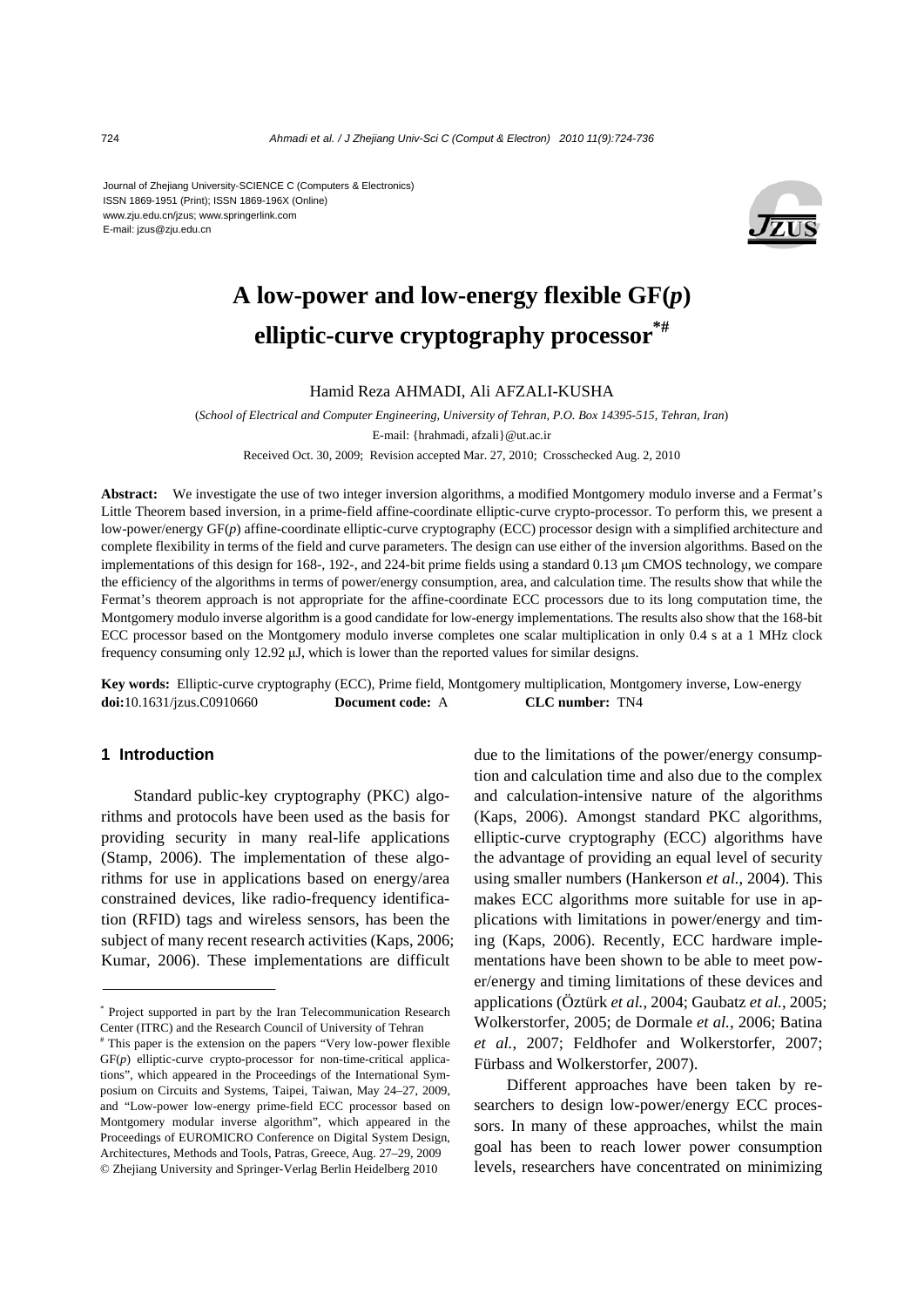the total calculation time at the same time to make their implementations applicable to a wider range of applications (Öztürk *et al.*, 2004; Gaubatz *et al.*, 2005; Wolkerstorfer, 2005; de Dormale *et al.*, 2006; Batina *et al.*, 2007; Feldhofer and Wolkerstorfer, 2007; Fürbass and Wolkerstorfer, 2007). In a hardware ECC processor, the total calculation time may be reduced either by using a higher clock frequency or by reducing the total number of clock cycles necessary to complete the calculations. The use of a higher clock frequency directly translates to more power consumption and complicates the design process (Öztürk *et al.*, 2004). Hence, to minimize the calculation time while maintaining low power consumption, the method of choice is to reduce the number of necessary clock cycles, which can be achieved by selecting faster algorithms. The most time-consuming operation in a prime field ECC processor is the field inversion, which can be calculated with different algorithms (Hankerson *et al.*, 2004). Therefore, the choice of the algorithm for the field inversion operation will have a great impact on the calculation time. Obviously, this will also affect the power and energy consumption of the ECC processor.

In this paper, we present two low-power ECC processor hardware designs which may be considered for wireless sensor network and RFID tag applications. The designs, which are flexible prime-field ECC processors, differ only in the chosen field inversion algorithm. One design takes the Fermat's theorem approach for the implementation of the field inversion while the other uses the Montgomery modulo inverse algorithm. The designs are compared in terms of energy consumption, area, and calculation time.

# **2 Mathematical background of elliptic-curve cryptography**

In cryptography, elliptic curves can be defined over prime number fields and over binary extension fields (Hankerson *et al.*, 2004). In this work, we consider only the elliptic curves over prime fields. The reasons for this choice will be provided in the following sections. A prime field, denoted by GF(*p*), is defined as the set of all integers modulo a prime number *p* (i.e*.*, {0, 1, 2, ..., *p*−1}) together with the addition and multiplication operations on integers modulo *p* (Hankerson *et al.*, 2004). In the cryptography context, an elliptic curve  $E$  over  $GF(p)$  is defined as the set of points  $P=(x, y)$  with  $x, y \in GF(p)$ , which satisfy the simplified Weierstrass equation (Hankerson *et al.*, 2004) as

$$
y^2 \equiv x^3 + a x + b \pmod{p} \tag{1}
$$

Here, *a*, *b*∈GF(*p*) and  $4a^3+27b^2 \neq 0$ . Another point *O* at infinity is also included in the curve (Hankerson *et al.*, 2004). The field parameter is *p* whose length in bits is the field size, while *a* and *b* are the curve parameters. Note that the field size is the bit-length of the numbers corresponding to the size of the registers in the hardware implementation.

Over any curve *E*, a 'point addition' operation is defined where for every two points  $P_1$ ,  $P_2 \in E$ , there exists a point  $P_3 \in E$ ,  $P_3 = P_1 + P_2$ . The set of the points on the curve *E* together with the point addition operation forms an abelian group, with the point at infinity serving as the identity member. This abelian group is the basis for elliptic-curve cryptographic systems (Hankerson *et al.*, 2004). Based on the geometric properties of elliptic curves, the point addition operation is defined as follows:

$$
\forall P_1 = (x_1, y_1), P_2 = (x_2, y_2) \in E,
$$
  
\n
$$
\exists P_3 = (x_3, y_3) \in E, \exists P_3 = P_1 + P_2,
$$
  
\n
$$
x_3 = \Delta^2 - x_1 - x_2, y_3 = \Delta(x_1 - x_3) - y_1,
$$
 (2)

$$
\Delta = \begin{cases} \frac{y_2 - y_1}{x_2 - x_1}, & P_1 \neq P_2, \\ \frac{3x_1^2 + a}{2y_1}, & P_1 = P_2. \end{cases}
$$
 (3)

Using repeated point additions, another operation called 'scalar point multiplication' is defined over the curve *E*, where for every point *P*∈*E* and every integer  $k \in GF(p)$ , there exists a point  $Q \in E$ , *Q*=*kP*.

$$
Q = kP = \underbrace{P + P + P + \ldots + P}_{\text{add }k-1 \text{ times}}.
$$
 (4)

Elliptic curves defined over binary extension fields follow the same definitions but have slightly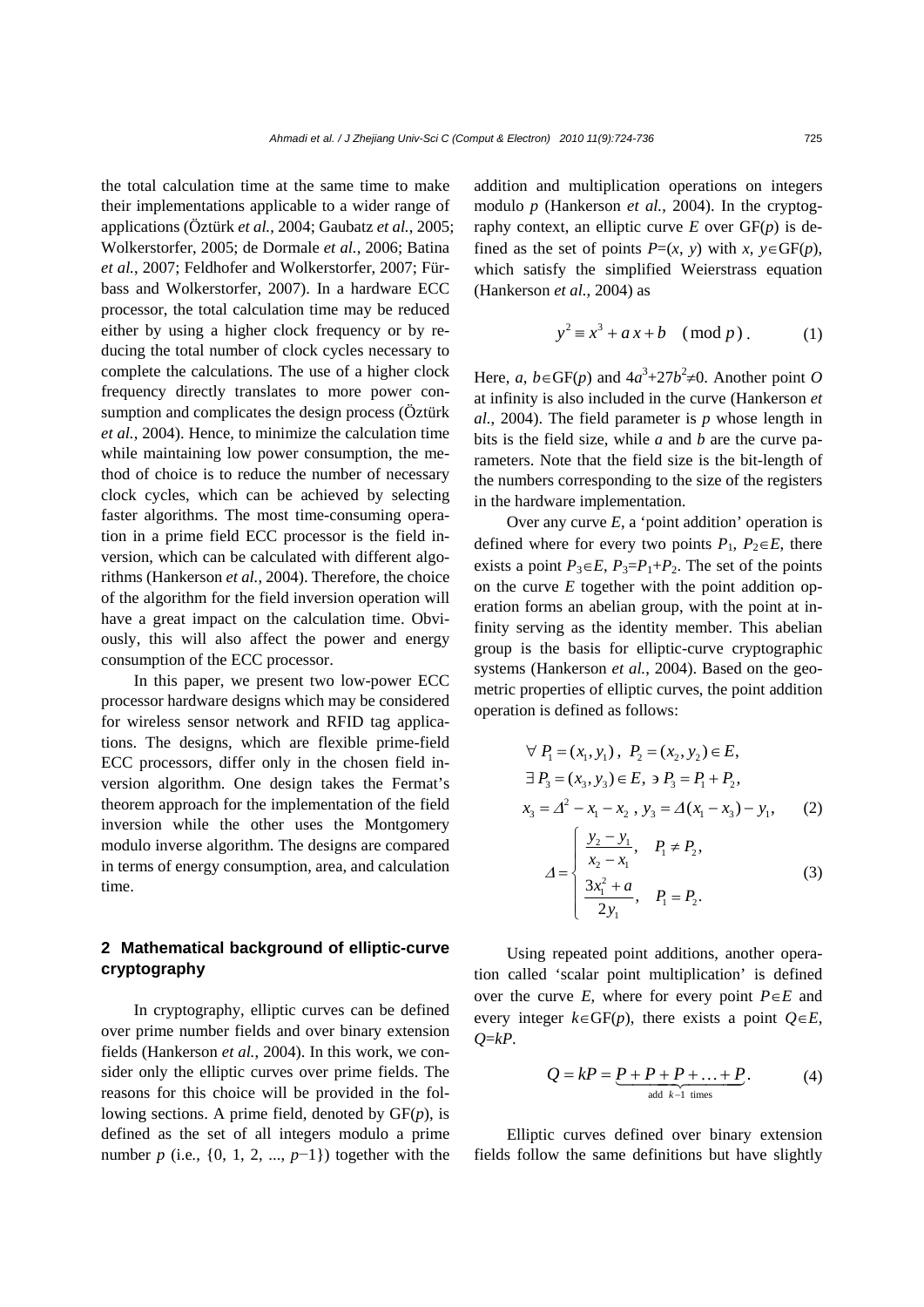different equations. Further details of the mathematics of the ECC can be found in Hankerson *et al.*  (2004).

The cryptography using elliptic curves is based on the hardness of finding the unknown value *k* from known points *P* and *Q* when it is known that *Q*=*kP*. This is called the 'elliptic-curve discrete logarithm problem' (ECDLP). The cryptographic protocols based on elliptic curves are mathematical procedures that manipulate and hide the information (i.e*.*, numbers or messages) using the hardness of ECDLP. The point addition and scalar point multiplication operations are performed by ECC processors, which are the building blocks of the systems based on ECC.

As deduced from Eqs.  $(2)$ – $(4)$ , to perform the scalar point multiplication, one needs to do addition (and subtraction), multiplication, and division (i.e., inversion) operations on integer numbers. All of these operations must be performed modulo the prime number *p*; i.e., the results of the calculations must be reduced modulo *p*, hence becoming a member of GF(*p*) (Hankerson *et al.*, 2004). The modulo addition may be easily done by the addition operation, followed by a conditional subtraction of the modulus *p*. The modulo multiplication and modulo inversion, however, are much more complex operations, and different methods exist for their calculation (Hankerson *et al.*, 2004).

## **2.1 Modulo multiplication algorithms**

The modulo multiplication can be accomplished by first multiplying the numbers as ordinary integers and then reducing the result modulo *p*. In general, this reduction step requires an integer division, which is an expensive operation in terms of hardware cost and timing (Hankerson *et al.*, 2004). One way to avoid this cost is to limit the application to using only specially chosen modulus values that enable us to use fast reduction algorithms. Examples of such *p* values and the corresponding fast reduction algorithms can be found in the NIST recommendations (NIST, 2000). If these limitations cannot be accepted in a system, other relatively fast reduction methods like the Barrett reduction or the Montgomery multiplication can be used (Hankerson *et al.*, 2004).

The Montgomery multiplication (Montgomery, 1985) is a method for performing the modulo multiplication using only additions and binary shifts and hence is suitable for low-power implementations. For this to be possible, the ordinary integers must first be mapped into the so-called 'Montgomery domain'. Any number of modulo additions and multiplications can then be performed on the numbers, before mapping back to the ordinary integer domain. Each mapping of the numbers into and out of the Montgomery domain requires one Montgomery multiplication, which can be performed using the same hardware. The timing overhead of the mapping operations will be negligible when many modulo multiplications are to be calculated, as is the case in the ECC calculations. Therefore, to handle the modulo multiplication with general *p* values in ECC, the Montgomery multiplication is a reasonable choice.

#### **3 Modulo inverse algorithms**

In a prime-field ECC processor, the modulo inverse operation has the greatest effect on the timing of the calculations, especially for the implementations based on the affine coordinates. In this section, we briefly discuss different algorithms for performing the modulo inverse operation in prime number fields.

#### **3.1 Algorithm based on Fermat's Little Theorem**

The most favorable modulo inverse algorithm for use in low-area/low-power ECC hardware is based on Fermat's Little Theorem (Hankerson *et al.*, 2004). This algorithm performs the inversion by repeating the modulo multiplication operation using

$$
\frac{1}{X} \equiv X^{-1} \equiv X^{p-2} \pmod{p}.
$$
 (5)

The modulo multiplier used for this operation is an essential part of the ECC processor hardware (Hankerson *et al.*, 2004), and hence the inversion operation may be implemented with negligible hardware overhead and a very small increase in power consumption (Hankerson *et al.*, 2004). Note, however, that this algorithm increases the number of clock cycles necessary for the ECC calculations (especially when the affine coordinates are used), and is suitable only for the applications where the calculation time is not a design concern (Hankerson *et al.*, 2004). As a result of the longer calculation time, the total energy consumption for each ECC operation will also be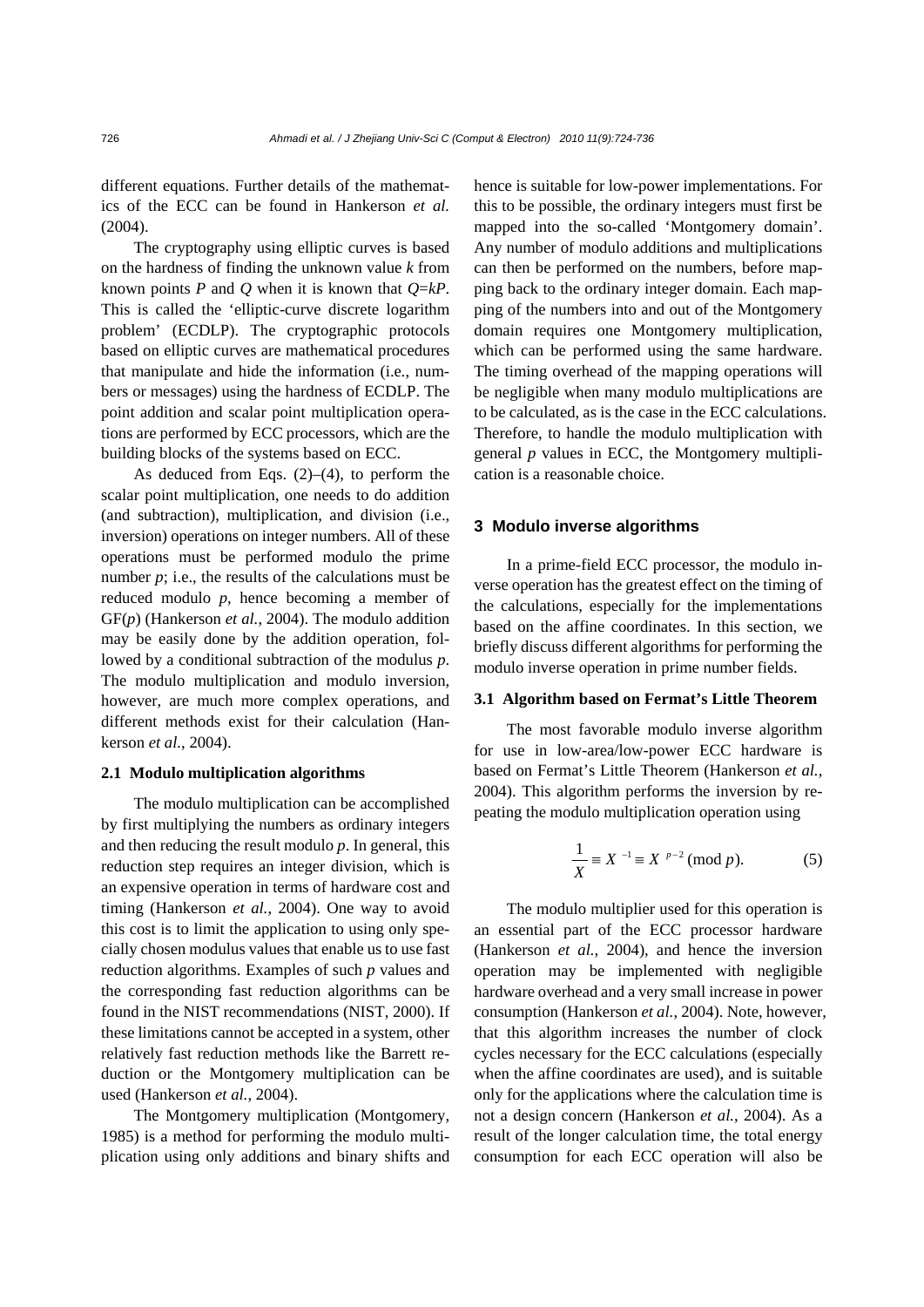higher. In this paper, we quantitatively evaluate the effect of using this algorithm on the calculation time of affine-coordinate processors.

### **3.2 Binary extended Euclidean algorithm**

The extended Euclidean algorithm (EEA) determines the inverse of an integer in a number field using repeated division operations (Hankerson *et al.*, 2004). Since performing the division with hardware is very expensive, the binary version of the EEA replaces the division with shifts and subtractions, which can be implemented efficiently in hardware (Hankerson *et al.*, 2004). In comparison to the Fermat- based algorithm, the binary EEA needs additional hardware resources, but performs the inversion operation in many fewer clock cycles (Hankerson *et al.*, 2004). While the power consumption will be higher, the calculation time and the total energy consumption per ECC operation will be lower. Variants of the binary EEA have also been implemented for use in the ECC hardware (Wolkerstorfer, 2005; Fürbass and Wolkerstorfer, 2007).

#### **3.3 Montgomery modulo inverse algorithm**

This algorithm, which has been introduced by Kaliski (1995) and later completed by Savaş and Koç (2000), is a variant of the binary EEA, adjusted to manipulate the numbers in the Montgomery domain. The algorithm performs the inversion in the Montgomery domain, and is therefore more suitable than the EEA when the ECC design is based on the Montgomery multiplication (Hankerson *et al.*, 2004). It also works faster than the binary EEA for numbers in the Montgomery domain (Kaliski, 1995; Hankerson *et al.*, 2004).

## **4 Related works**

An obvious design method to obtain a low-area (and hence low-power) hardware for calculationintensive mathematics applications such as ECC, is to simplify the underlying equations. Different research groups have taken various approaches to this simplification.

Some researchers have confined their designs to the elliptic curves over the binary extension fields (de Dormale *et al.*, 2006; Batina *et al.*, 2007). Working on these fields, one can take advantage of the more simple carry-free binary field operations. In addition to using binary extension fields, the flexibility of the design parameters has been further reduced to meet the power limitations. Confining the design to binary fields and limiting the flexibility of the design parameters restrict the number of the applications that can use the final device, because any change in the security parameters will require that all of the tags/sensors be replaced. A more important drawback of these designs is that they cannot be used for higher level standard EC-based protocols like the elliptic curve digital signature algorithm (ECDSA) (Feldhofer and Wolkerstorfer, 2007). These higher level protocols, in addition to the ECC operations, are based on ordinary integer modulo operations (Hankerson *et al.*, 2004). For the binary field designs, as stated in Feldhofer and Wolkerstorfer (2007), these modulo operations must be undertaken either in a separate processor (which is not present in many of the RFID tags) or in separate hardware (which will consume additional power).

The same approach of limiting the flexibility of the design parameters for reducing the power consumption has also been used in designs based on elliptic curves over the prime fields. In Öztürk *et al.*  (2004), Gaubatz *et al.* (2005), and Kaps (2006), special prime numbers were chosen to simplify the arithmetic implementations. However, these GF(*p*) based designs will also need separate hardware for ordinary integer operations (Fürbass and Wolkerstorfer, 2007), imposing restrictions on the application.

Many other designs, which consider the case of the ECC over prime fields without limiting the flexibility, can be found in the literature (Daly *et al.*, 2004; Byrne *et al.*, 2007). These designs support GF(*p*) ECC calculations with any desired field or curve parameter values. Here, we focus only on those that have power consumption levels suitable for RFID tags and/or wireless sensors (Wolkerstorfer, 2005; Feldhofer and Wolkerstorfer, 2007; Fürbass and Wolkerstorfer, 2007). These designs have minimized the power consumption using, e.g., an optimum choice of the curve point coordinates, different mathematical methods, and design techniques such as bit-serialization.

A flexible GF(*p*) ECC processor for use in ECDSA calculations on RFID tags was presented in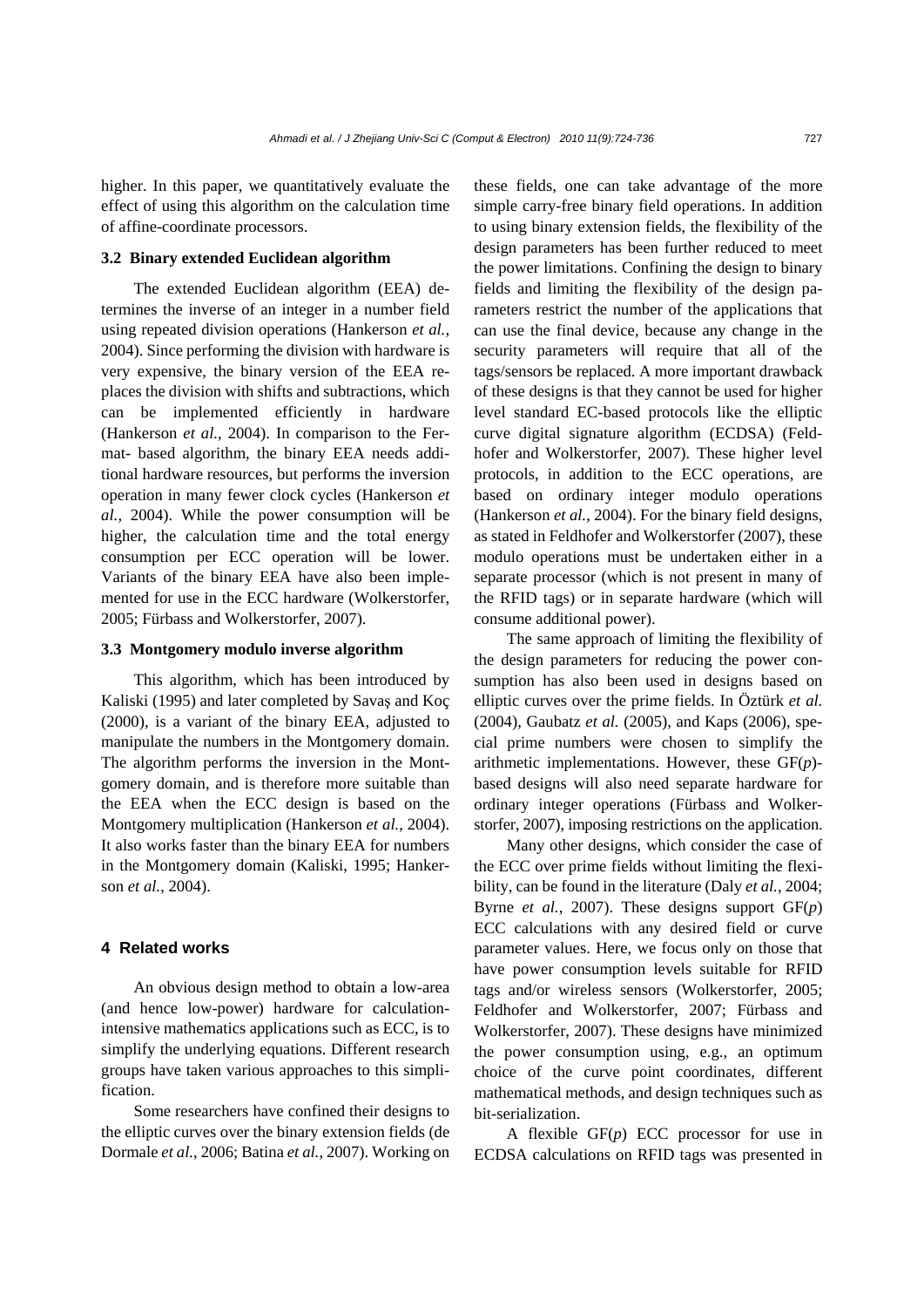Fürbass and Wolkerstorfer (2007). For the field multiplication, a radix-4 Montgomery multiplier with Booth recoding was used. The radix-4 was used to reduce the area-cycles product of the processor. To perform the field inversion, a variant of the EEA was used. Also, two separate units were designed for multiplication and inversion operations using a total of nine registers for the whole ECC processor. Finally, to minimize the critical paths, carry-save adders (CSAs) have been employed.

A more efficient design has been presented in Feldhofer and Wolkerstorfer (2007), a dual-field ECC processor performing both the prime and binary field operations. To reduce the power consumption, the authors made use of techniques such as clock-gating and glitch-elimination and used a bit-serial implementation of the Montgomery multiplier. Since their RFID tag application is not time-critical, the design was operated at a frequency of 100 kHz to further reduce the power consumption. Another similar dual-field ECC processor for RFID tag applications has been presented in Wolkerstorfer (2005). CSAs and redundant number representation were used to minimize the critical path delay for obtaining a higher maximum clock frequency. This design also uses the EEA for field inversion and the Montgomery method for field multiplication, and achieves low-power consumption by lowering the clock frequency to 175 kHz.

## **5 Target applications and design decisions**

Several types of wireless sensors and RFID tags have been introduced, having a vast range of capabilities (Kaps, 2006). The main problem of these devices is the limited amount of power/energy available for the operation of the hardware. Also, many applications of these devices do not impose high clock frequency requirements.

Based on our discussion of the previously reported low-power ECC processors and the specifications of the target applications mentioned above, we made two design decisions. As discussed in Section 4, most of the designs used the approach of limiting the flexibility of the field type and/or curve parameters to simplify the implementation for lowering the power consumption of the hardware. Based on our explanations, we decided to design a flexible prime-field ECC processor with the additional ability to perform ordinary integer modulo operations with any required modulus value. The second decision was motivated by the fact that some of the reported designs attempted to reduce the critical path to obtain a higher maximum clock frequency. The designs, however, used a much lower clock frequency to reach the desired low-power specifications. Note that, most often, reducing the critical path is accompanied by an increase in the area and power consumption. Since high clock frequencies are not necessary for our target applications, we decided to focus mainly on lowering the power/energy consumption as our primary design concern.

In this paper, two ECC processor designs based on Fermat's theorem and Montgomery modulo inversion algorithms are investigated. The architectures of both designs are very similar enabling us to evaluate the efficiency of the algorithms.

# **6 Design of proposed elliptic-curve cryptography processors**

In this section, we describe two designs of a flexible prime-field ECC processor suitable for use in power/energy-constrained devices like RFID tags and wireless sensors.

#### **6.1 Features of the designs**

Here we explain the features of the prime-field ECC processor implementations. Each of the processors can perform all the ECC cryptography operations by itself without requiring any additional hardware. Additionally, the processors can perform the integer modulo operations required for the implementation of the cryptography protocols (e.g., for protocols like ECDSA), mentioned in Section 4. It was decided that the designs would be completely flexible in terms of the field parameter (i.e*.*, the modulus) and curve parameters without using any special hardware optimization for a specific prime field or curve. When synthesized for a specific field size, the processors can perform calculations (both the ECC and the integer modulo operations) for any chosen modulus with a length not larger than the designed field size. All of the field and elliptic curve parameters are given as inputs to the ECC processors. This guarantees the reusability of the hardware design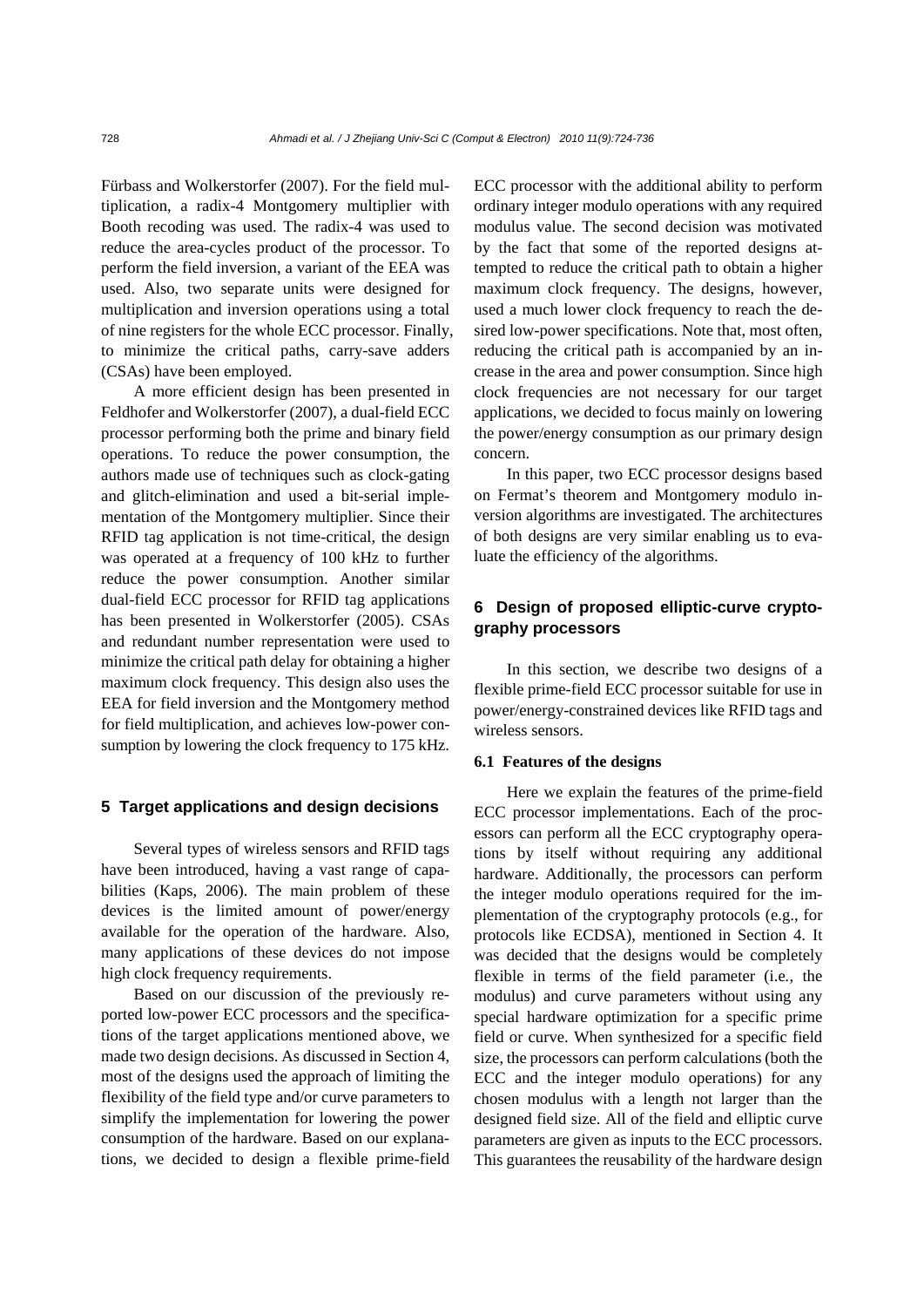when a change in the security parameters is needed. As explained in Section 2, to have flexibility, the best way to perform modulo multiplication is the Montgomery multiplication. Therefore, all of the operations are performed on the numbers in the Montgomery domain.

The designs are based on the affine representation of the curve points. This simplifies the design, reduces the necessary storage elements to the minimum of two registers for a curve point, and leads to lower power consumption (Fürbass and Wolkerstorfer, 2007). Also, to further minimize the area and power consumption, we avoided introducing complexity throughout the design as much as possible. For example, instead of using a random access memory (RAM) block to store the intermediate variables (Wolkerstorfer, 2005; Batina *et al.*, 2007), we have used ordinary flip-flops as the storage elements. This, in addition to lowering the power consumption, simplified the controllers.

## **6.2 Architecture of the proposed ECC processors**

The general architecture of both designs is shown in Fig. 1. The architecture, which is kept as simple as possible, consists of only two calculation units as the central part of the design. The two units, an adder/subtractor with the modulo reduction (Fig. 2a) and a Montgomery multiplier (Fig. 2b), are very similar to those used in Daly *et al.* (2004) and Byrne *et al.* (2007), with the difference that we have not merged them into one larger arithmetic logic unit (ALU). Our study shows that merging the two units, as done in Daly *et al.* (2004) and Byrne *et al.* (2007), increases the number of multiplexers, giving rise to an increase in the power consumption. Similar to what was performed in Byrne *et al.* (2007) to eliminate a conditional subtraction step between the consecutive Montgomery multiplications, the width of the registers is taken three bits longer than the field size, and each Montgomery multiplication is completed in *n*+2 clock cycles, where  $n$  is the field size. Further details of the functionalities of the units may be found in Byrne *et al.* (2007). A dedicated controller consisting of three inter-related finite state machines (FSMs) controls the adder/subtractor and multiplier units to perform the elliptic-curve point addition and doubling operations. In addition to the two dedicated registers of the Montgomery multiplier (*B* and *M* in Fig. 2b),

this controller uses three registers to store the temporary values. These temporary registers are also three bits longer than the field size.



**Fig. 1 Architecture of the elliptic-curve cryptography (ECC) processor** 





**Fig. 2 Adder/Subtractor with modulo reduction (a) and Montgomery multiplier (b)** 

Redrawn from Ahmadi and Afzali-Kusha (2009a)

The controller (three inter-related FSMs) together with the three temporary registers, the necessary multiplexers, and the two calculation units, are called the 'point-adder' (Fig. 3). At the top level (Fig. 1), another controller uses the point-adder to perform the scalar point multiplication with the double-and-add method (Hankerson *et al.*, 2004). At this level, only two more registers are needed that will finally contain the coordinates of the resulting curve point. The value of the 'scalar' is shifted in bit-by-bit by the controller. This is the best choice to reduce the area and power consumption of the hardware.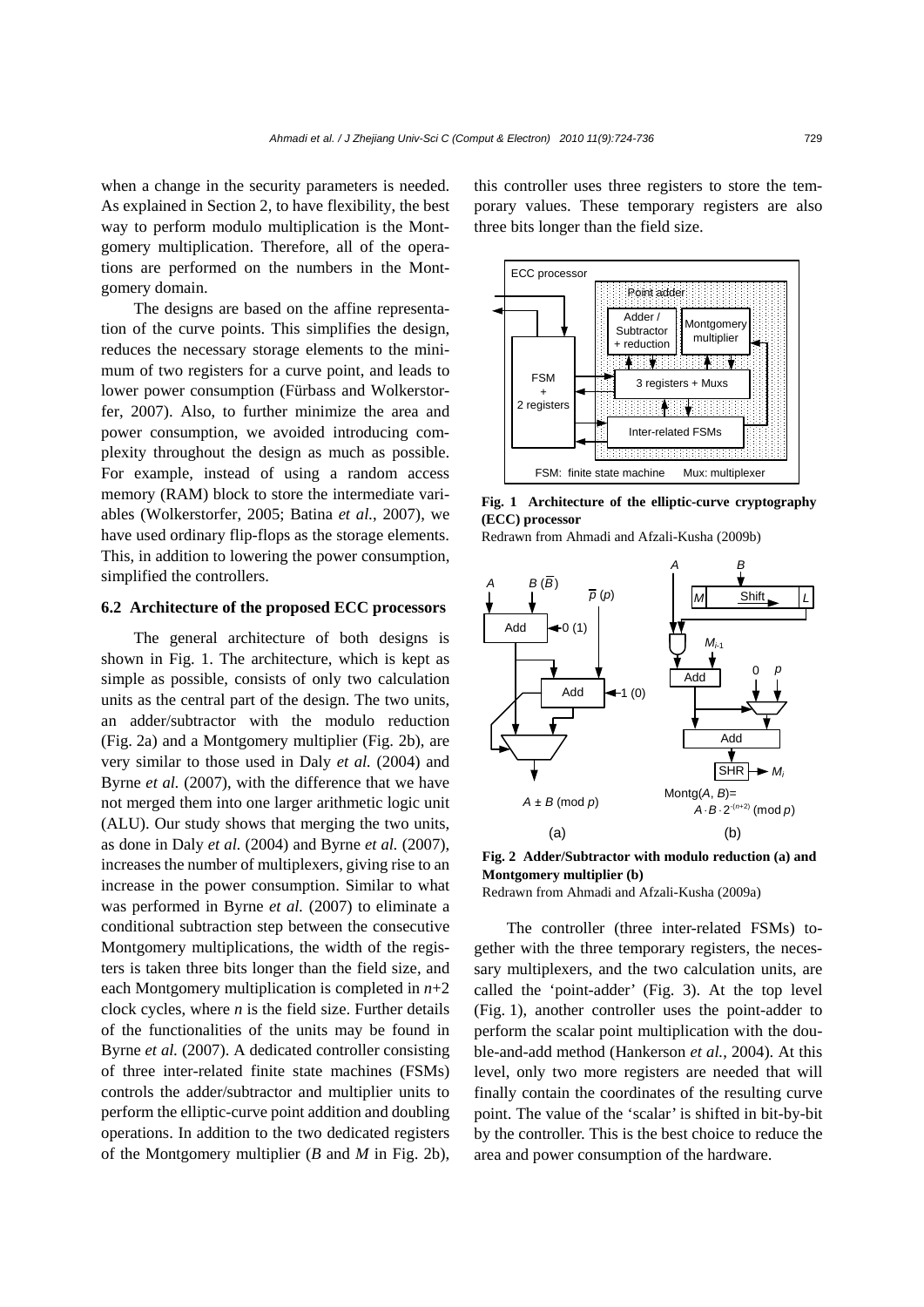

**Fig. 3 Details of the 'point adder' block in the first design (a) and the second design (Montgomery inversion) (b)** 

In the first design, to achieve a very small hardware size and lower power consumption, we use the same adder/subtractor and multiplier units to perform the field inversion. To do this, Fermat's Little Theorem is used. As mentioned in Section 3, in this algorithm a prime-field inversion is transformed into multiple modulo multiplications, which can be performed using the same Montgomery multiplier, with no additional hardware units. The 'Inversion FSM' uses the 'Montgomery multiplier FSM' to perform the inversion (Fig. 3a). Since the FSM for multiplication is available, the inversion controller will be very small including only a four-state FSM and will not add any new controlling signals to the hardware units (Fig. 3a). Although the decision to use Eq. (5) for the inversion operation reduces the hardware cost to only a four-state FSM in the controller, it causes the calculation time to become very long, leading to higher energy consumption.

In the second design, we use a fast inversion algorithm to shorten the calculation time and achieve lower energy consumption. Since our ECC processor design is based on the Montgomery-domain numbers and uses the Montgomery multiplication, the best algorithm to perform field inversion is the Montgomery modulo inverse (MMI), as discussed in Section 3. Only three adders and four registers are needed to implement the Montgomery modulo inverse algorithm (Daly *et al.*, 2004). Therefore, we are able to re-use the existing units after some small modifications inside the Montgomery multiplier and adding some extra multiplexers. This way adding a separate unit for the inversion operation is avoided. In this design, a 'Montgomery inverse FSM' directly controls the hardware units to perform the Montgomery modulo inversion (Fig. 3b). The details of the implemented algorithm follow.

#### **6.3 Modified Montgomery modulo inversion**

The MMI algorithm, initially introduced in Kaliski (1995), consisted of a calculation phase and a halving phase. In both phases, only repeated additions (or subtractions) and binary shifts were used, making it suitable for hardware implementation. However, it could not be used in its original form in Montgomery ECC hardware, because when input with an integer mapped into the Montgomery domain, the algorithm automatically maps the result back to the ordinary integer domain (Savaş and Koç, 2000). Savaş and Koç (2000) showed that adding one extra Montgomery multiplication operation, either before or after the calculation phase in the algorithm of Kaliski (1995), can correct the result such that it could be used in Montgomery-domain ECC designs. Our study shows that adding the extra multiplication before the calculation phase requires no additional resources, leading to lower power consumption. In our design, we used the correction proposed in Savaş and Koç (2000) before the calculation phase of Kaliski (1995). Details may be found in Kaliski (1995) and Savaş and Koç (2000).

The halving phase of the algorithm of Kaliski (1995) should be modified further before being used in our Montgomery-domain ECC hardware. This modification is explained here. The halving phase of this algorithm for *n*-bit numbers is shown in Fig. 4. As mentioned above, each Montgomery multiplication in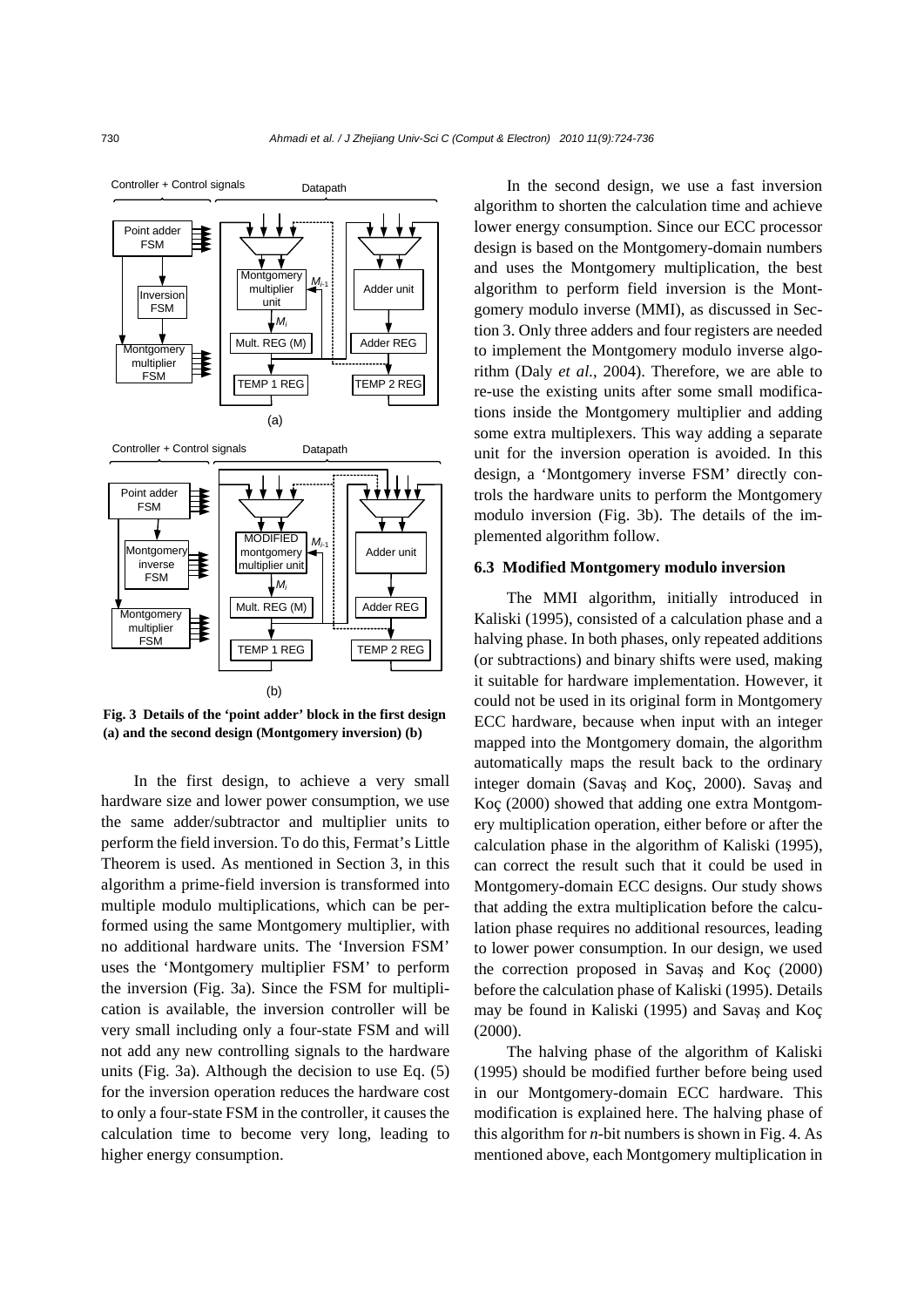our design takes  $n+2$  cycles, where *n* is the field size. The halving phase in the algorithm of Kaliski (1995) must be corrected for these two extra cycles in our design. The corrected code is given in Fig. 5. Note that only two conditional shift operations are added, which has only a small effect on the hardware and power consumption.

## **6.4 Security of the ECC processors against SPA**

Security against simple power analysis (SPA) is a key design criterion for every public-domain cryptography hardware (Hankerson *et al.*, 2004). The architecture of our ECC processors may be secured against SPA, as explained here. In the top level of our processor architecture, we have used a double-andadd method to perform scalar multiplication. In this method, the point addition operations are performed only when the bits of the 'scalar' are set. In addition, because of the difference between the point doubling and point addition operations, these operations can be distinguished from their timing behavior and/or power consumption. Therefore, an analysis of the power consumption of the hardware can reveal the value of the bits of the 'scalar' (Hankerson *et al.*, 2004).

for 
$$
i=1
$$
 to  $k-n$  do  
if  $r$  is even then  $r \leftarrow r/2$   
else  $r \leftarrow (r+p)/2$   
return  $p-r$ 

**Fig. 4 Halving phase of the inversion algorithm from Kaliski (1995)** 

Redrawn from Ahmadi and Afzali-Kusha (2009a)

```
L = k - (n + 2)if L = -2 then r \leftarrow r \gg 2else if L = -1 then r \leftarrow r >> 1else for i = 1 to L do
if r is even then r \leftarrow r/2else r \leftarrow (r+p)/2return p - r
```
**Fig. 5 Corrected halving phase of the inversion algorithm** Redrawn from Ahmadi and Afzali-Kusha (2009a)

One step toward securing the hardware against SPA is to change the 'point-adder' block so that it performs both the point addition and point doubling operations in exactly the same flow (Hankerson *et al.*, 2004). This will cause the timing and power consumption traces for each of these operations to be indistinguishable during the operation of the ECC processor (Hankerson *et al.*, 2004). As will be explained shortly, this may be easily achieved in our proposed ECC processors as we used a unified circuit to perform the point addition and doubling operations. Considering Eqs. (2) and (3), the only difference between the point addition and doubling is in the calculation of  $\Delta$  in Eq. (3). In the implementation of the 'point-adder' controller, we have only one extra multiplication and one extra addition in the point doubling operation. If we perform exactly the same calculations during the point addition operation (obviously, without actually using the results), the timing and power traces of all point operations will be the same and the operations cannot be distinguished. In the first design, since the calculation time is large, this change will have a negligible effect, while in the second design it will introduce a 3.6% increase in the calculation time (and energy consumption) of the whole scalar multiplication. In terms of the area and power consumptions, the overhead will be negligible.

Note that, even if the addition and doubling operations are exactly equal in timing and power behavior, because of the double-and-add method, the attacker will still be able to extract the number of 1's in the 'scalar' by counting the total number of point operations. Therefore, the above changes cannot be regarded as a way to completely secure the hardware against SPA. Complete security can be reached with the always-double-and-add method in our ECC processors. A very simple change in the controller can force the hardware to perform a point addition for every bit of the 'scalar' regardless of its value. Therefore, our proposed ECC processors can be completely secured against SPA with no area or power consumption overhead. However, the calculation time of the scalar multiplication will increase 25% on average, due to the additional operations.

## **6.5 Low power design of the two ECC processors**

The application of our ECC processors in RFID tag and wireless sensor network allows the use of very low clock frequencies. We have used this property throughout the design process. This has allowed us to use smaller adder blocks with longer critical paths inside the two calculation units contrary to other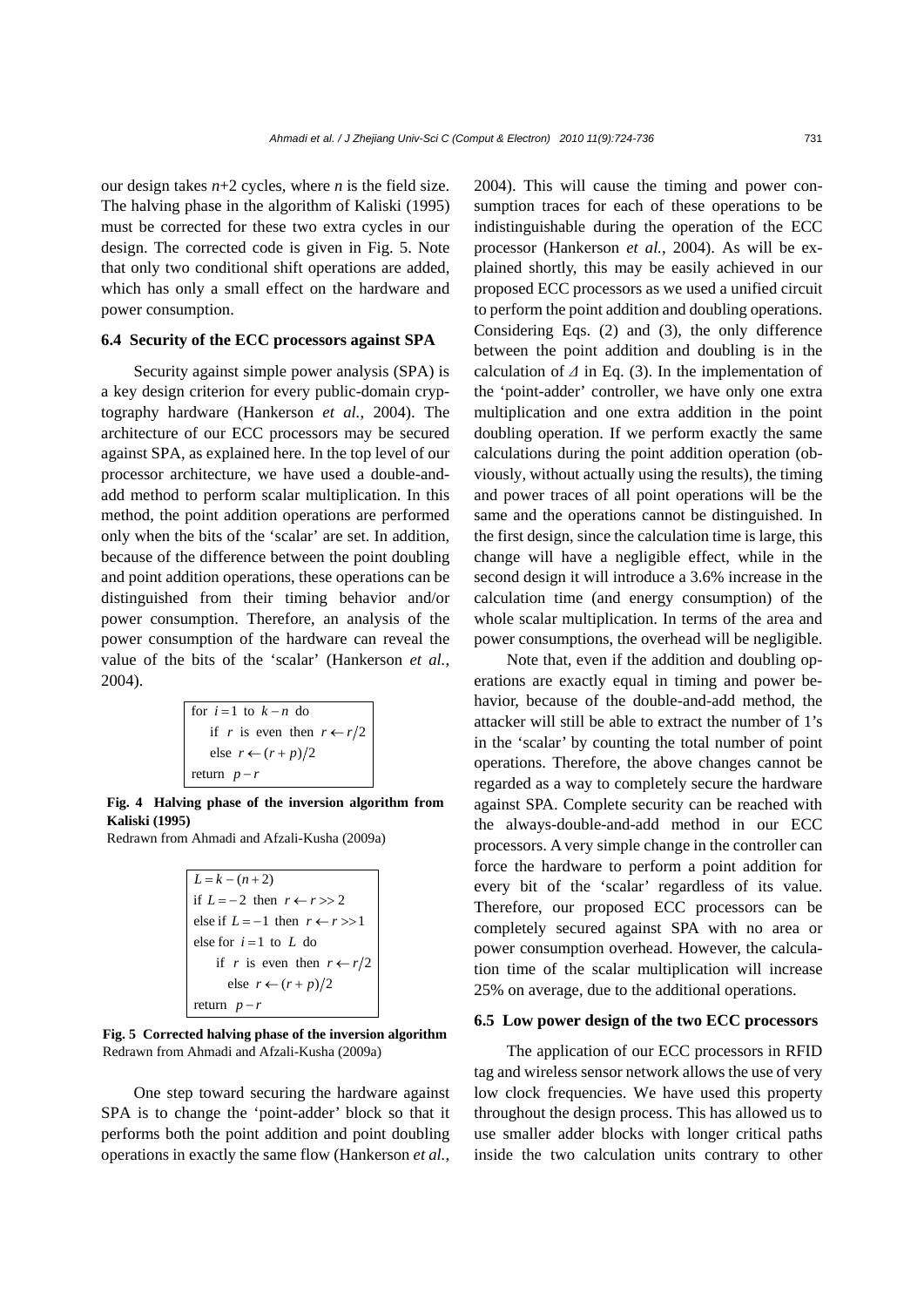works (Wolkerstorfer, 2005; Fürbass and Wolkerstorfer, 2007), which used larger adder blocks to have shorter critical paths. In addition, special care was taken during the synthesis of the design to use only the smallest-size version of each technology standard cell, which led to some extra power savings.

As a more effective technique to reduce the power consumption, clock-gating is also used. Each one of our designs uses a total of seven registers, each with the same width as the field size (168 bits or more), which adds up to more than 1000 flip-flops. Therefore, an efficient application of the clock-gating technique may significantly reduce the power consumption. Since the performance of the clock-gating in reducing the power consumption of a register is dependent on the design, the synthesis parameters, and the CMOS technology characteristics, the exact effect of the clock-gating on each of the registers should be checked by simulation. In the first design, the simulations showed that, the two registers of the Montgomery multiplier had high enough usage and therefore the clock-gating did not reduce their power consumption. The other five registers benefited from the clock-gating, especially the two registers at the top level, which had relatively low value changes. Our results showed that the application of this technique in the case of a 192-bit ECC processor led to a 39.4% reduction in the total power consumption. For the second design, simulations indicated that all seven registers could benefit from clock-gating. In this design, for the case of a 192-bit ECC processor, a 35.2% reduction in the total power consumption was achieved.

## **7 Results and discussion**

In this section, first we compare the area, power/energy consumptions, and calculation time of the two ECC processors. Then, the designs are compared against the similar designs previously reported in the literature.

#### **7.1 Results for our ECC processors**

The two prime-field ECC processor designs were synthesized in a standard 0.13 μm CMOS technology for three standard-recommended field sizes, i.e., 168, 192, and 224 bits (NIST, 2000). The hardware specifications and the results of the hardware synthesis are shown in Table 1. The reported areas, which are the results of placement and routing (PAR), show that the processors are small enough to be embedded in RFID and wireless sensor network applications (Wolkerstorfer, 2005). For the target applications, such as RFID item management and electronic product code (EPC), a maximum frequency of higher than 13.56 MHz will be enough for the ECC processors (Chawla and Ha, 2007). As the results show, both ECC processors meet the 13.56 MHz limit. In practice, for lowering the power consumption, much lower clock frequencies will be applied to the ECC processors. The examination of the circuit timing shows that the maximum frequency is limited by the long carry propagation path inside the adders. This is the reason why the two designs have similar timing specifications and why the maximum frequency is inversely proportional to the field size.

Table 2 shows the power/energy consumption and calculation time of the two ECC processors at 1 MHz clock frequency. The average power consumption is derived from the simulations with many different random field parameters, curve points, and

**Table 1 Results of synthesis at different field sizes (in bit) for the two elliptic-curve cryptography (ECC) processor**  designs<sup>\*</sup>

| Design |     | area $\text{(mm}^2)$ | Placement and routing                                                                 |     | Maximum frequency<br>(MHz) |       |
|--------|-----|----------------------|---------------------------------------------------------------------------------------|-----|----------------------------|-------|
|        | 168 | 192.                 | - 224                                                                                 | 168 | 192                        | 224   |
| First  |     |                      | $< 0.13$ $< 0.15$ $< 0.18$ $> 21$                                                     |     | >18                        | >15.7 |
| Second |     |                      | $\approx 0.14$ $\approx 0.17$ $\lt 0.20$ $\approx 22.3$ $\approx 18.5$ $\approx 15.2$ |     |                            |       |

\* Both prime-field and flexible-parameter designs are implemented in 0.13 µm CMOS technology

**Table 2 Power, energy, and timing at three different field sizes for the two designs at 1 MHz clock frequency\***

| Design        |          | Average power $(\mu W)$ |          |          | Total energy $(\mu J)^{**}$ |          |             | Total time $\left(\text{ms}\right)^{**}$ |                    |
|---------------|----------|-------------------------|----------|----------|-----------------------------|----------|-------------|------------------------------------------|--------------------|
|               | 168 bits | 192 bits                | 224 bits | 168 bits | 192 bits                    | 224 bits | 168 bits    | 192 bits                                 | $224 \text{ bits}$ |
| First design  | 23.1     | 26.3                    | 30.7     | 225.5    | 410.1                       | 782.6    | $\sim 9800$ | $\sim$ 15.525                            | $\approx$ 25.565   |
| Second design | 32.3     | 39.3                    | 48.6     | 12.92    | 20.63                       | 35.23    | $\sim 400$  | ~1.525                                   | ~1.725             |

\* Both prime-field and flexible-parameter designs are implemented in 0.13 µm CMOS technology.<sup>\*\*</sup> For one scalar multiplication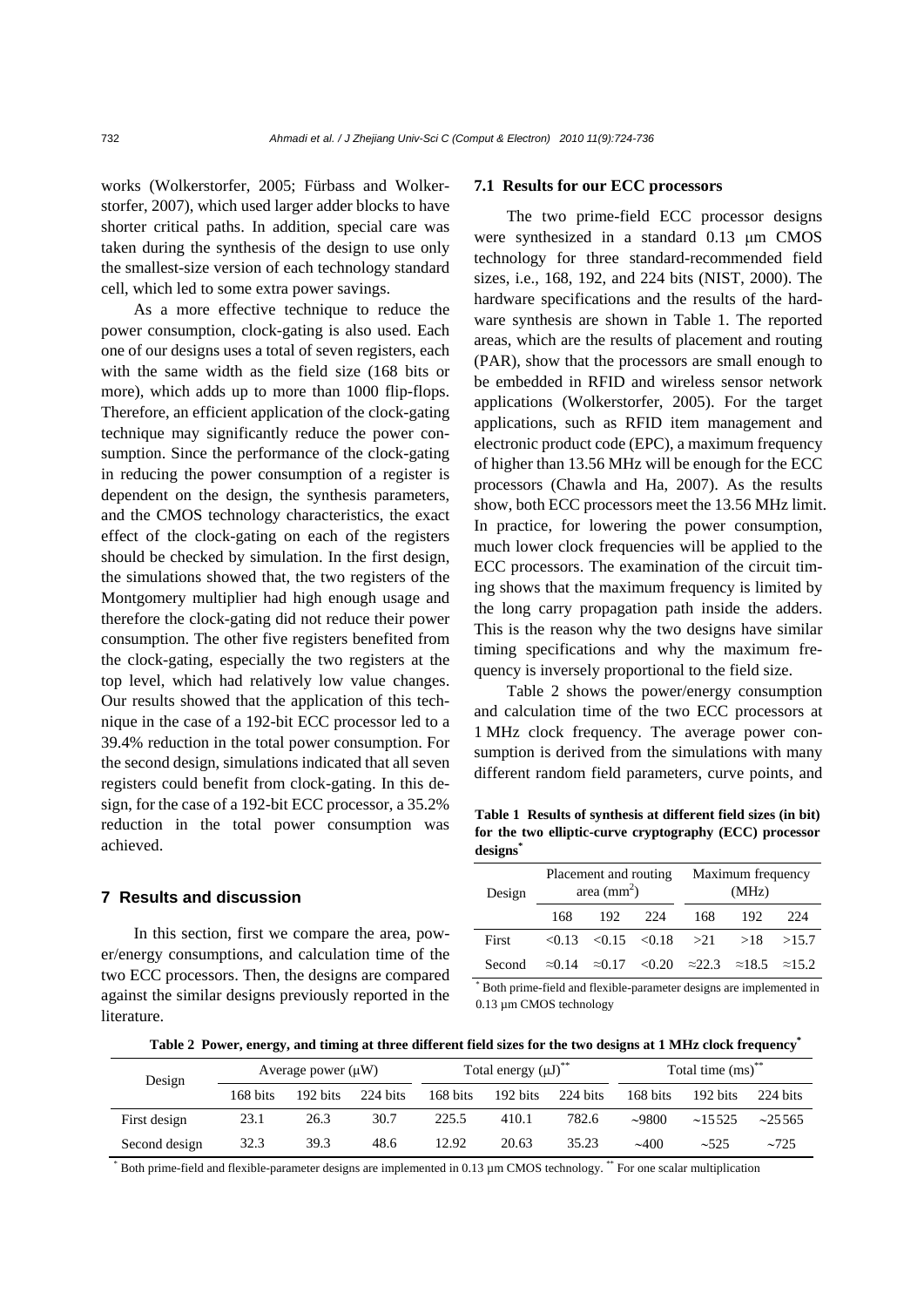scalar numbers. The post-synthesis netlist was simulated with a large amount of random input data and then the power consumption was calculated using exactly the same approach as explained in Lee *et al.*  (2008).

Table 3 shows the details of area consumptions of different parts in the 192-bit version of both ECC processors in gate equivalents (GE). It can be seen that using the MMI algorithm in the second design results in a much larger controller and also some increase in the data-path area due to the larger multiplexers (Fig. 3a). Also, the results show that the storage elements consume nearly 30% of the total area.

**Table 3 Area consumptions of different parts for the two elliptic-curve cryptography (ECC) processor designs at a field size of 192 bits** 

| Type       | Area             |                  |  |  |
|------------|------------------|------------------|--|--|
|            | First design     | Second design    |  |  |
| Total      | 25900 GE         | 30200 GE         |  |  |
| Storage    | 8600 GE (33.2%)  | 8600 GE (28.5%)  |  |  |
| Datapath   | 10000 GE (38.6%) | 10600 GE (35.1%) |  |  |
| Controller | 7300 GE (28.2%)  | 11000 GE (36.4%) |  |  |
|            |                  |                  |  |  |

GE: gate equivalent. Value in brackets is the ratio to the total area

#### **7.2 Comparison of modulo inverse algorithms**

In this part, we compare the efficiency of the modulo inverse algorithms in terms of power, energy, and timing results.

Table 4 compares the calculation time and clock cycles of the two designs for one scalar multiplication. For a field size of *n* bits, the inversion algorithm based on Fermat's theorem takes  $O(n^2)$  cycles due to the serial implementation of the modulo multiplication while the MMI takes  $O(n)$  cycles for the inversion operation. Since our designs are based on the affine coordinates, a complete scalar multiplication will take  $O(n^3)$  cycles in the first design and  $O(n^2)$  cycles in the second design. This explains the larger number of clock cycles in the first design.

Table 5 compares the power consumptions of both designs at 1 MHz clock frequency. The increase in the power consumption in the second design (MMI) is mostly due to the multiplexers added to the circuits to enable the re-use of the same calculation units for performing the MMI. The growth in the complexity of the multiplexers will be higher for larger field sizes, and hence, the increase in the power consumption becomes larger with the field size.

Table 6 compares the total energy consumption of the designs for one scalar multiplication. The MMI algorithm shows a great improvement which is nearly proportional to the field size for our specific implementation.

**Table 4 Calculation time at three different field sizes for the two elliptic-curve cryptography (ECC) processor designs at 1 MHz clock frequency** 

| Design            | Calculation time (ms)     |                            |                            |  |
|-------------------|---------------------------|----------------------------|----------------------------|--|
|                   | 168 bits                  | 192 bits                   | 224 bits                   |  |
| First design      | ~1000                     | ~15525                     | ~25565                     |  |
| Second design     | $\sim 400$                | ~1.525                     | ~1.725                     |  |
| Design            | Number of clock cycles    |                            |                            |  |
|                   | 168 bits                  | 192 bits                   | 224 bits                   |  |
| First design      | $-9.8\times10^{6}$        | $\approx 15.5 \times 10^6$ | $\approx 25.5 \times 10^6$ |  |
| Second design     | $\approx 400 \times 10^3$ | $\approx 525 \times 10^3$  | $~2725\times10^{3}$        |  |
| Improvement ratio | 24.5%                     | 29.6%                      | 35.3%                      |  |

**Table 5 Power consumption at three different field sizes for the two elliptic-curve cryptography (ECC) processor designs at 1 MHz clock frequency** 

| Design            | Power $(\mu W)$ |          |          |  |
|-------------------|-----------------|----------|----------|--|
|                   | 168 bits        | 192 bits | 224 bits |  |
| First design      | 23.1            | 26.3     | 30.7     |  |
| Second design     | 32.3            | 39.3     | 48.6     |  |
| Improvement ratio | 39.8%           | 49.4%    | 58.3%    |  |

**Table 6 Total energy for the two elliptic-curve cryptography (ECC) processor designs** 

| Design            |          | Energy $(\mu J)$ |          |
|-------------------|----------|------------------|----------|
|                   | 168 bits | 192 bits         | 224 bits |
| First design      | 225.5    | 410.1            | 782.6    |
| Second design     | 12.92    | 20.63            | 35.23    |
| Improvement ratio | 17.45%   | 19.88%           | 22.21%   |

## **7.3 Comparison to previous works**

Table 7 compares the results of the ECC processors used to evaluate the efficiency of the designs presented in this work. The designs selected for this comparison have used the same technology as in this work. In addition, all have been optimized for lowpower/energy applications. Note that, although the designs in Daly *et al.* (2004) and Byrne *et al.* (2007) are similar to our design, they were implemented in field-programmable gate arrays (FPGAs) and did not report any values for power/energy consumption, and hence, were not included in the comparison. The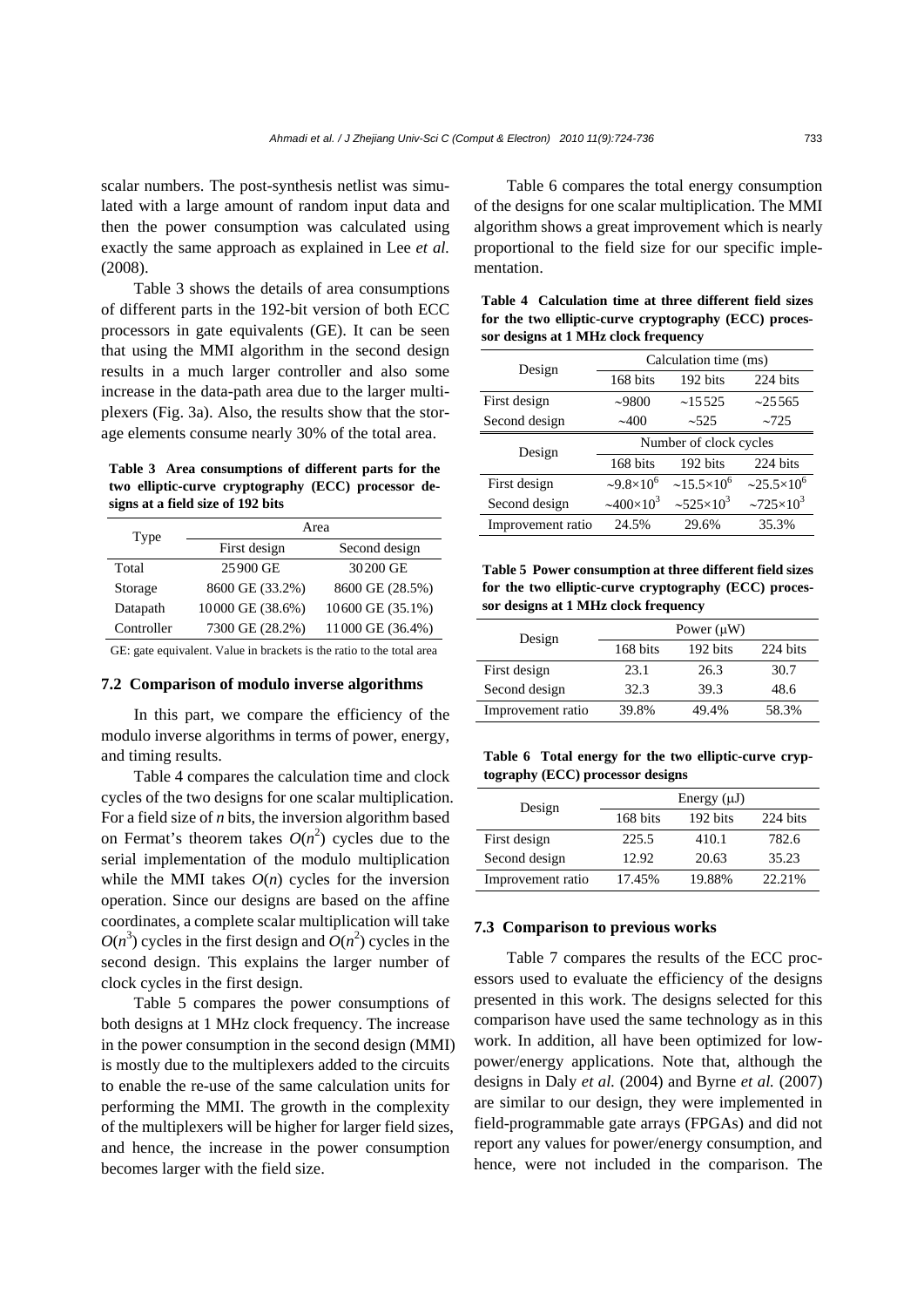| Design                            | Field size & type       | Total energy<br>$(\mu J)$ | Reported average power<br>$(\mu W)$ @ clock frequency | Calculation time<br>(ms) | Total num-<br>ber of cycles |
|-----------------------------------|-------------------------|---------------------------|-------------------------------------------------------|--------------------------|-----------------------------|
| Oztürk et al. (2004)              | 168-bit, special prime  | 31.58                     | 990 @ 20 MHz                                          | 31.9                     | 545440                      |
| Gaubatz et al. (2005)             | 102-bit, special prime  | 161.88                    | 394.4 @ 500 kHz                                       | 410.54                   | 205270                      |
| de Dormale et al. (2006)          | 193-bit, binary         | 8.10                      | 428 @ 10 MHz                                          | $\sim$ 19                | 190000                      |
| Batina et al. (2007) <sup>*</sup> | 134-bit, binary         | 2.73                      | $<$ 13 @ 200 kHz                                      | 210                      | 42000                       |
| Lee <i>et al.</i> (2008)          | 163-bit, binary         | 8.94                      | 36.63 @ 1.13 MHz                                      | 244.08                   | 275816                      |
| First design                      | 168-bit, flexible prime | 225.50                    | 23.1 @ 1 MHz                                          | 9800                     | $-9.8\times10^{6}$          |
| Second design                     | 168-bit, flexible prime | 12.92                     | 32.3 @ 1 MHz                                          | 400                      | ~100000                     |
| Second design                     | 192-bit, flexible prime | 20.63                     | 39.3 @ 1 MHz                                          | 525                      | ~525000                     |

**Table 7 Comparison of elliptic-curve cryptography (ECC) processor designs** 

\* The power/energy values did not include the RAM block

results reveal that our first design cannot compete with other works, since it has a very long calculation time. The second design, however, outperforms the other designs in terms of power consumption. Note that Batina *et al.* (2007) did not take into account the power consumption of its RAM blocks. The total energy consumption of the second design is also lower than that of the prime-field designs, even when our design supports larger fields. Only the binaryfield designs have somewhat lower total energy consumption than our second design, which was foreseeable, since the calculations are faster in binary fields.

Table 8 compares our ECC processors with some other prime-field processors in terms of area and total cycles. The designs selected for this comparison are all prime-field and have the same sizes as those of our processors. The areas for both ECC processors are in the same order as those of other similar designs. For the second design, the total number of cycles for one scalar multiplication is also in the same order.

**Table 8 Area and the total number of cycles of the elliptic-curve cryptography (ECC) processors** 

| Design                                  | Field size  | Total num-         | Area  |
|-----------------------------------------|-------------|--------------------|-------|
|                                         | $&$ type    | ber of cycles      | (GE)  |
| Öztürk et al. (2004)                    | 168-bit, SP | 545440             | 30333 |
| Fürbass and Wolker-<br>storfer $(2007)$ | 192-bit, FP | 502000             | 23656 |
| Wolkerstorfer (2005)                    | 192-bit, FP | 677.500            | 23800 |
| First design                            | 192-bit, FP | $15.5\times10^{6}$ | 25900 |
| Second design                           | 168-bit, FP | 400000             | 25200 |
| Second design                           | 192-bit, FP | 525000             | 30200 |

GE: gate equivalent. SP: special prime; FP: flexible prime

#### **7.4 Further improvements**

The comparison results discussed above reveal that the second design is a good candidate for the target low-power/energy applications. This design, however, may be further improved. Here, we discuss two possible modifications for the improvement of the second design. One of the ways to reduce the calculation time is to speed up the modulo multiplication operation. This could be done using high-radix serial multiplication, in which two or more bits of the multiplication operand are processed in each clock cycle. Using this method will improve the speed at the price of increasing the area and power consumptions, while the net effect on the energy consumption will be dependent on the implementation. As an example, we implemented the second ECC processor with a radix-4 Montgomery multiplication (two rounds of the multiplication in one clock cycle). The results showed a 23% decrease in the calculation time, while the power and area consumptions were increased by 17% and 10%, respectively. The total energy consumption decreased by 9%. Since high-radix multiplication can be implemented in different ways, the design space to be explored for this optimization is very large.

To improve the area and power consumption, latches (instead of flip-flops) could be used for the storage elements as suggested in de Dormale *et al.*  (2006) and Bock *et al.* (2008). Note that, since the flip-flops are edge-triggered and the latches are leveltriggered, for using latches in place of flip-flops, special pulse-generation circuits must be employed (Nedovic and Oklobdzija, 2005). The use of pulsegeneration circuits requires special attention, making it more suitable for custom-designed hardware blocks.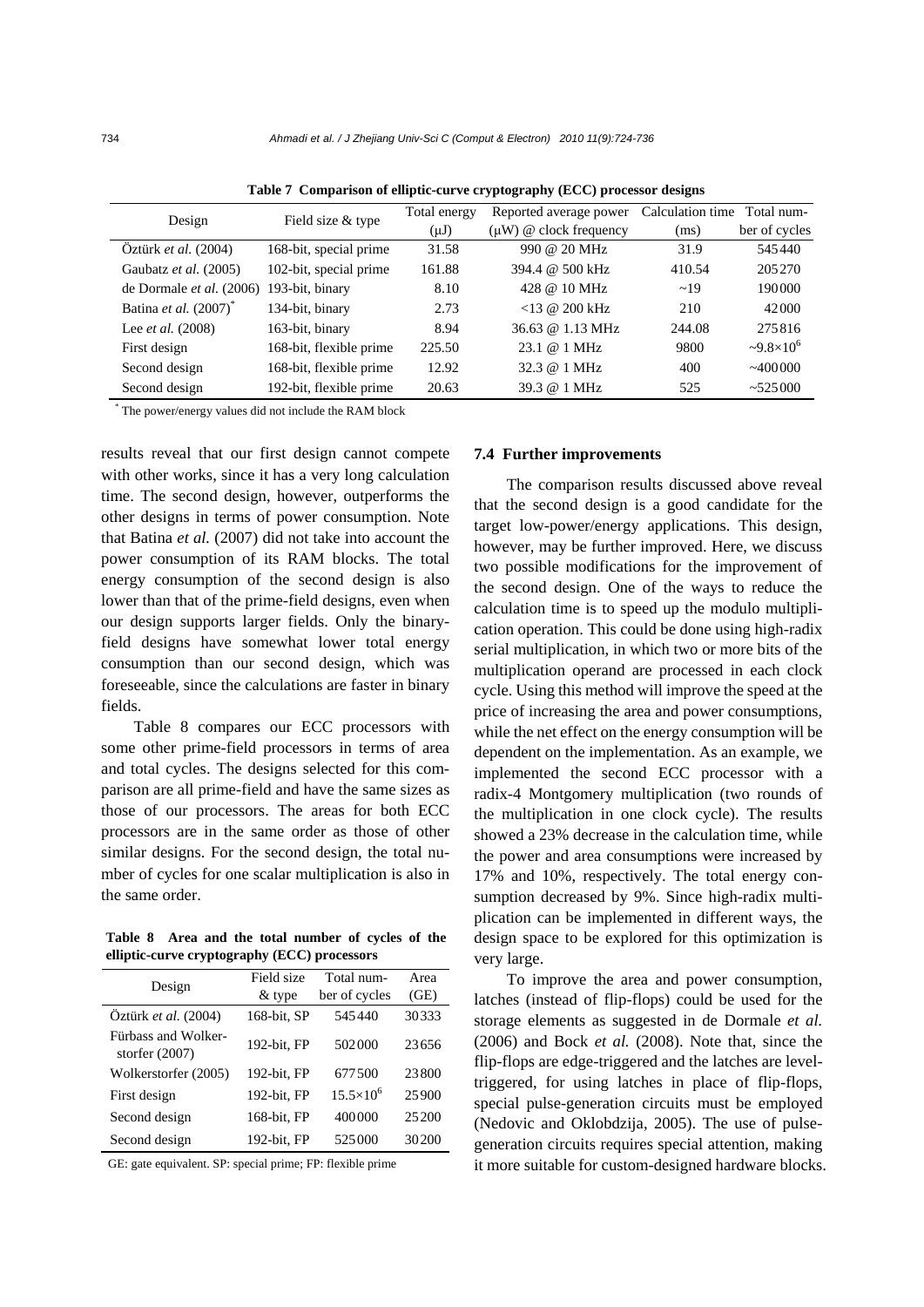To see the impact of this optimization on our ECC processor design, we compared the standard-cell flip-flops with standard-cell latches in the 0.13 μm technology. We have assumed that the overheads for the pulse-generation circuits for latches and the clock-gating circuits for flop-flops are the same. The results presented in Tables 9 and 10 indicate that there is not much improvement in the area or power consumption of our design if we use standard-cell latches instead of flip-flops in our 0.13 μm technology. In custom-designed hardware, however, one can build custom low-area storage elements, which greatly reduces the storage area (and power), as explained in de Dormale *et al.* (2006).

**Table 9 Comparison of latches vs. flip-flops** 

| Cell        | Total power $(\mu W/MHz)^*$                                                         | Cell area $(\mu m^2)$ |
|-------------|-------------------------------------------------------------------------------------|-----------------------|
| Flip-flop   | 0.0196                                                                              | 30.55                 |
| Latch       | 0.0167                                                                              | 25.46                 |
| $^*$ $\sim$ | $\mathcal{C}$ $\mathbb{R}^n \times \mathbb{R}^n$ $\mathbb{R}^n \times \mathbb{R}^n$ |                       |

Sum of power for  $D(in)$ ,  $CK/G(in)$ , and  $O(out)$ 

**Table 10 Improvements in power and area** 

| Power                                | Percentage        |
|--------------------------------------|-------------------|
| Power reduction (latch vs. FF)       | 15%               |
| Percentage of FF power in our design | $25\%$ (of total) |
| Total power reduction in our design  | 3.75%             |
| Area                                 | Percentage        |
|                                      |                   |
| Area reduction (latch vs. FF)        | 17%               |
| Percentage of FF area in our design  | 33% (of total)    |

FF: flip-flop

## **8 Conclusions**

In this work, we studied two designs for a flexible prime-field elliptic-curve crypto-processor. The designs for both ECC processors were the same except for the modulo inverse algorithm. The first processor used the Fermat's Little Theorem approach for the inversion and the second one was based on the Montgomery modulo inverse algorithm. To evaluate the efficiency of the designs in terms of power/energy consumption and timing, we synthesized and simulated the processors in a 0.13 μm CMOS technology. The results showed that both processors had low area and low power consumptions while the design based on the Montgomery modulo inverse had much shorter calculation time and lower energy consumption. In addition, we compared our processors with some previously reported processors. The results showed that our second design outperforms similar reported designs in terms of power and energy consumption while having a similar area. Finally, the use of high-radix multiplication and using latches as the storage elements to further improve the efficiency of the second ECC processor were considered.

### **References**

- Ahmadi, H.R., Afzali-Kusha, A., 2009a. Low-Power Low-Energy Prime-Field ECC Processor Based on Montgomery Modular Inverse Algorithm. 12th Euromicro Conf. on Digital System Design, Architectures, Methods and Tools, p.817-822. [doi:10.1109/DSD.2009.140]
- Ahmadi, H.R., Afzali-Kusha, A., 2009b. Very Low-Power Flexible GF(*p*) Elliptic-Curve Crypto-Processor for Non-Time-Critical Applications. IEEE Int. Symp. on Circuits and Systems, p.904-907. [doi:10.1109/ISCAS. 2009.5117903]
- Batina, L., Mentens, N., Sakiyama, K., Preneel, B., Verbauwhede, I., 2007. Public-Key Cryptography on the Top of a Needle. IEEE Int. Symp. on Circuits and Systems, p.1831-1834. [doi:10.1109/ISCAS.2007.378270]
- Bock, H., Braun, M., Dichtl, M., Hess, E., Heyszl, J., Kargl, W., Koroschetz, H., Meyer, B., Seuschek, H., 2008. A Milestone towards RFID Products Offering Asymmetric Authentication Based on Elliptic Curve Cryptography. Workshop on RFID Security.
- Byrne, A., Meloni, N., Crowe, F., Marnane, W.P., Tisserand, A., Popovici, E.M., 2007. SPA Resistant Elliptic Curve Cryptosystem Using Addition Chains. 4th IEEE Int. Conf. on Information Technology, p.995-1000. [doi:10.1109/ ITNG.2007.185]
- Chawla, V., Ha, D.S., 2007. An overview of passive RFID. *IEEE Commun. Mag.*, **45**(9):11-17. [doi:10.1109/MCOM. 2007.4342873]
- Daly, A., Marnane, W., Kerins, T., Popovici, E., 2004. An FPGA implementation of a GF(*p*) ALU for encryption processors. *Microprocess. & Microsyst.*, **28**(5-6):253-260. [doi:10.1016/j.micpro.2004.03.006]
- de Dormale, G.M., Ambroise, R., Bol, D., Quisquater, J.J., Legat, J.D., 2006. Low-Cost Elliptic Curve Digital Signature Coprocessor for Smart Cards. IEEE 17th Int. Conf. on Application-Specific Systems, Architectures and Processors, p.347-353. [doi:10.1109/ASAP.2006.44]
- Feldhofer, M., Wolkerstorfer, J., 2007. Strong Crypto for RFID Tags: a Comparison of Low-Power Hardware Implementations. IEEE Int. Symp. on Circuits and Systems, p.1839-1842. [doi:10.1109/ISCAS.2007.378272]
- Fürbass, F., Wolkerstorfer, J., 2007. ECC Processor with Low Die Size for RFID Applications. IEEE Int. Symp. on Circuits and Systems, p.1835-1838. [doi:10.1109/ISCAS. 2007.378271]